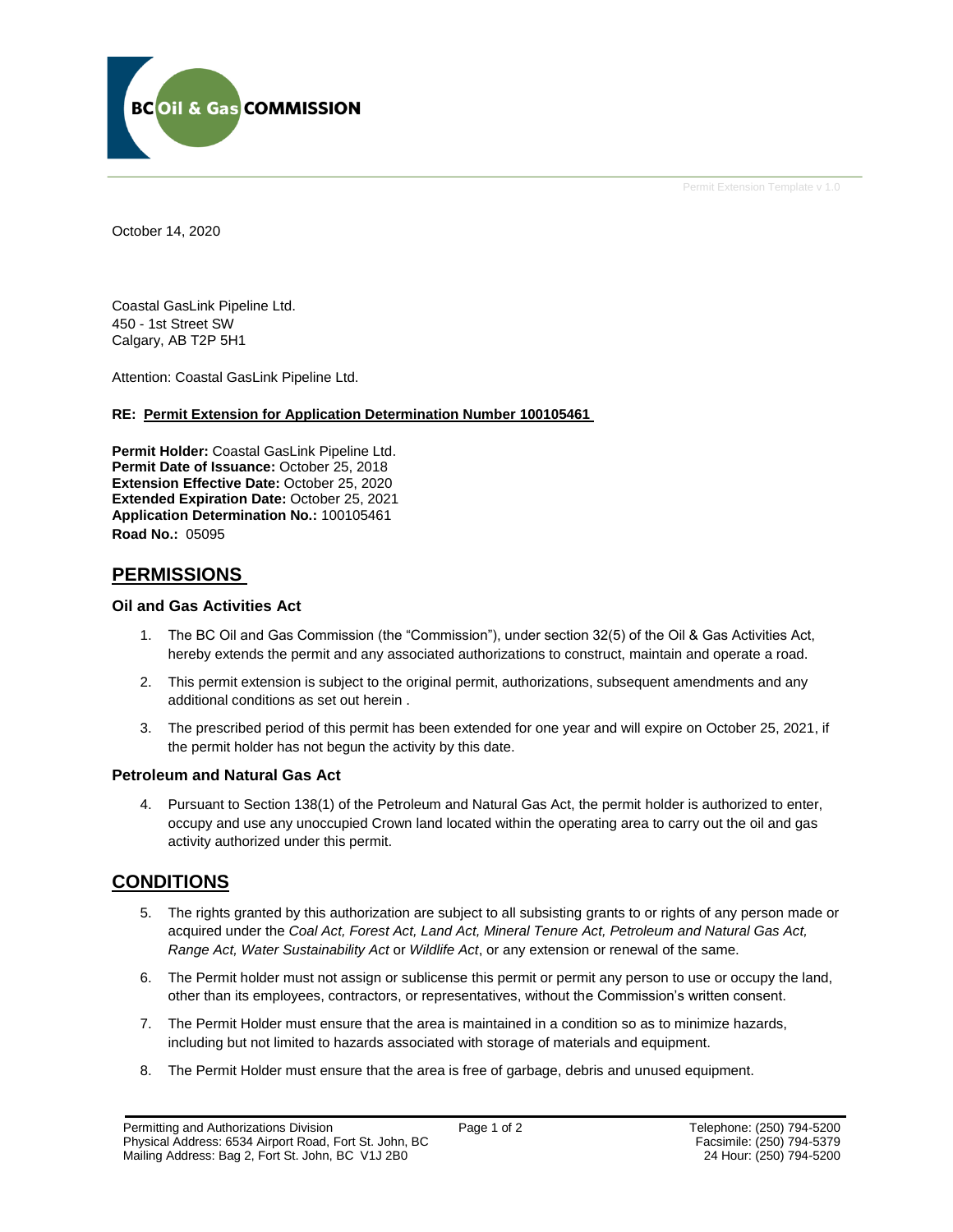# **ADVISORY GUIDANCE**

- 1. Appropriate *Land Act* tenure will be issued upon acceptance of the post-construction plan. Submission of the original application and submission of the post-construction plan is considered application for all subsequent *Land Act* tenures; no further applications for replacement tenure is required.
- 2. The term "unused equipment" has the same definition as in the Drilling and Production Regulation.

This extension forms an integral part of the permit and should be attached thereto.

 $\mathbb{Z}$  $\frac{1}{2}$  ,  $\frac{1}{2}$  ,  $\frac{1}{2}$  ,  $\frac{1}{2}$  ,  $\frac{1}{2}$  ,  $\frac{1}{2}$  ,  $\frac{1}{2}$  ,  $\frac{1}{2}$  ,  $\frac{1}{2}$  ,  $\frac{1}{2}$  ,  $\frac{1}{2}$  ,  $\frac{1}{2}$  ,  $\frac{1}{2}$  ,  $\frac{1}{2}$  ,  $\frac{1}{2}$  ,  $\frac{1}{2}$  ,  $\frac{1}{2}$  ,  $\frac{1}{2}$  ,  $\frac{1$ 

Norberto Pancera Authorized Signatory Commission Delegated Decision Maker

Copied to:

Land Agent – Roy Northern Land Service Ltd.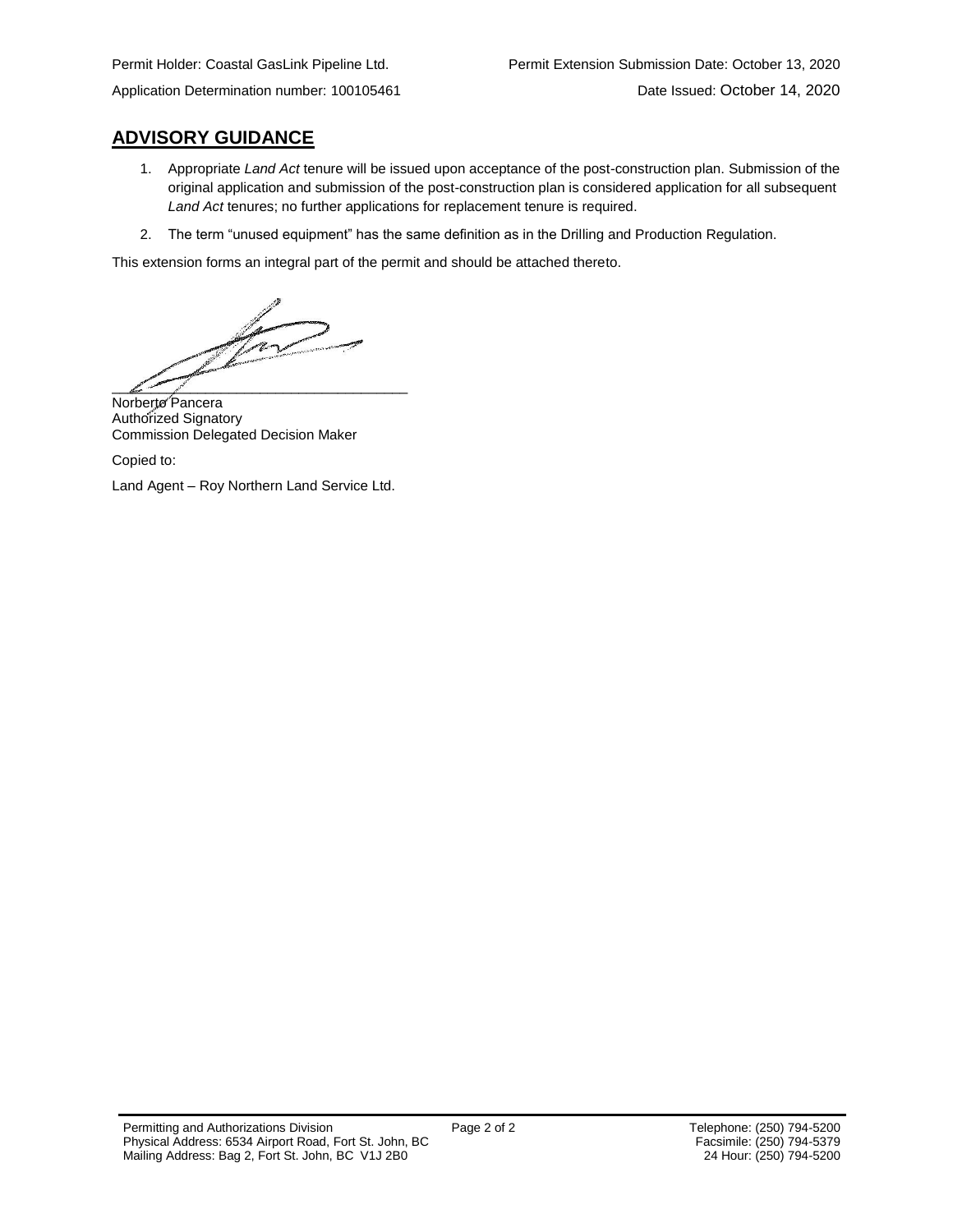

OGAA Permit Template v 4.1

October 25, 2018

Coastal GasLink Pipeline Ltd. 450 - 1st Street SW Calgary, AB T2P 5H1

[Attention:](#page-2-0) Coastal GasLink Pipeline Ltd.

#### **RE: Determination of Application Area Number 100105461**

**[Permit Holder:](#page-2-0)** Coastal GasLink Pipeline Ltd. **[Date of Issuance:](#page-2-0)** October 25, 2018 **[Effective Date:](#page-2-1)** October 25, 2018 **[Application Submitted Date:](#page-2-0)** September 28, 2018 **[Application Determination Number](#page-2-0)**: 100105461 **Approved Disturbance Footprint:** 2.551 ha

# **ACTIVITIES APPROVED**

**[Road Number No.:](#page-2-0) 05095 <b>[Segment No.:](https://bi.bcogc.ca/Application%20Processing/Interactive%20Reports/(BIL-041)%20AMS%20Decision%20Summary.aspx) 001 [Changes In and About a Stream](#page-2-0)**: 0004922

# **GENERAL PERMISSIONS, AUTHORIZATIONS and CONDITIONS**

# **PERMISSIONS**

### **Oil and Gas Activities Act**

- <span id="page-2-0"></span>1. The BC Oil and Gas Commission, under section 25 (1) of the *Oil and Gas Activities Act*, hereby permits the Permit Holder referenced above to carry out the following activities, indicated in the Approved Activities table above, subject to the conditions contained herein, any applicable exemptions and authorizations:
	- a) To construct, maintain and operate an oil and gas road as detailed in the Activity Details tables below.
- <span id="page-2-1"></span>2. The permissions and authorizations granted under this permit are limited to the area identified in the spatial data submitted to the Commission in the permit application as identified and dated above; herein after referred to as the 'activity area'.

#### **Petroleum and Natural Gas Act**

- 3. Pursuant to section 138(1) of the *Petroleum and Natural Gas Act,* the Permit Holder is permitted to enter, occupy and use any unoccupied Crown land located within the activity area to carry out the oil and gas activities and related activities permitted, or authorized herein.
	- a) The permission to occupy and use Crown land does not entitle the Permit Holder to exclusive possession of the area.
	- b) The total disturbance within the activity area must not exceed the total approved disturbance footprint as referenced above.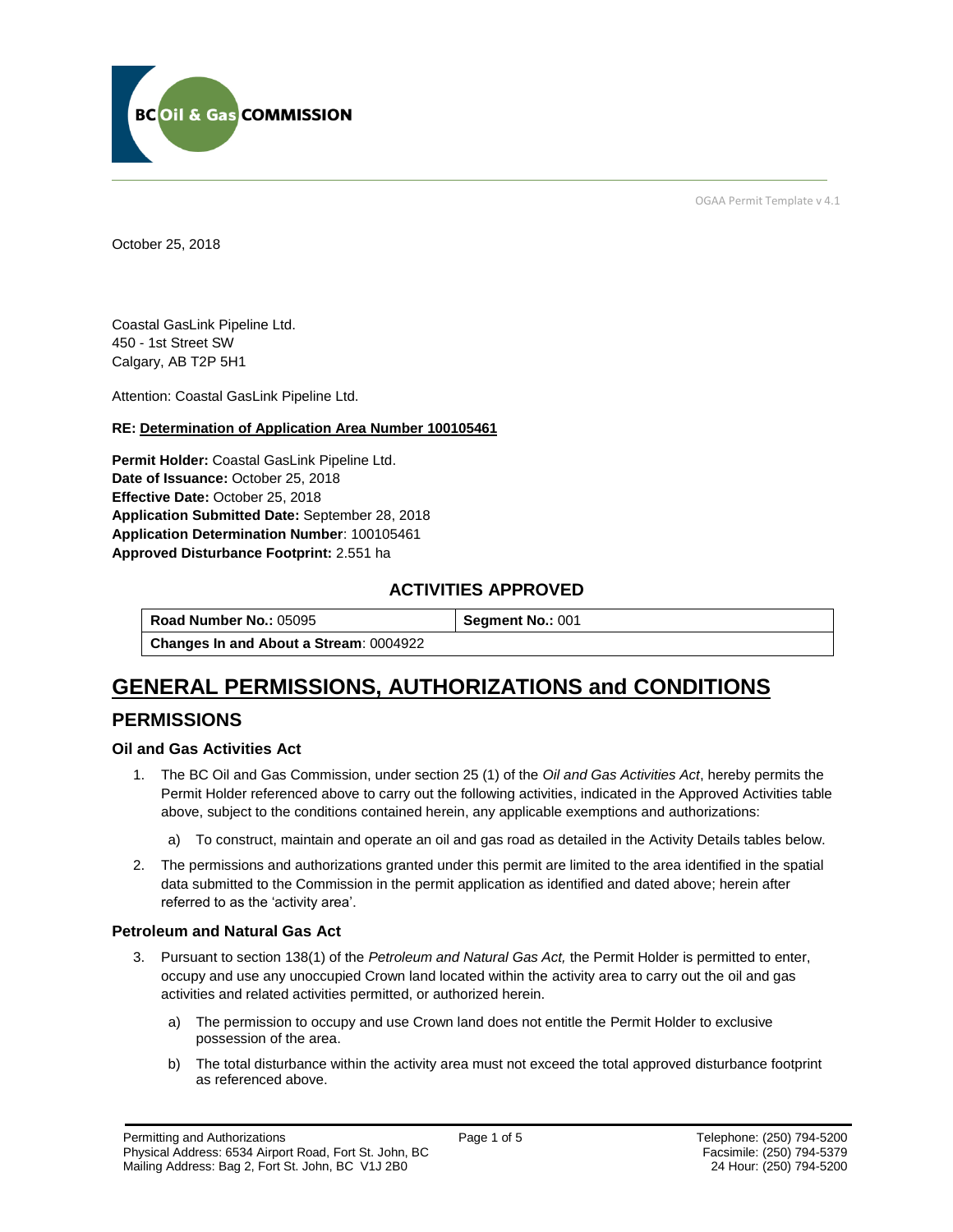# **AUTHORIZATIONS**

#### **Forest Act**

4. The Commission, pursuant to section 47.4 of the *Forest Act*, hereby authorizes the removal of Crown timber from the activity area under the cutting permits associated with the Master Licence(s) as follows:

**[Master Licence to Cut No.:](#page-2-0)** M02614

**[Cutting Permit No.:](#page-2-0)** 1

**[Timber Mark No.:](#page-2-0)** MTC634

**[Total New Cut:](#page-2-0)** 2.55 ha

**[Forest District](https://ams-crd.bcogc.ca/crd/)**: (DPG) Prince George Natural Resource District

**[Region:](#page-2-1)** Interior

5. The cutting permits are deemed spent upon the submission of the post-construction plan or upon either the cancellation or expiry of the activities authorized under the permit.

# **CONDITIONS**

#### **Notification**

6. Within 60 days of the completion of construction activities under this permit, the Permit Holder must submit to the Commission a post-construction plan as a shapefile and PDF plan accurately identifying the location of the total area actually disturbed under this permit. The shapefile and plan must be submitted via eSubmission.

#### **General**

- 7. The rights granted by this permit in relation to unoccupied Crown land are subject to all subsisting grants to or rights of any person made or acquired under the *Coal Act, Forest Act, Land Act, Mineral Tenure Act, Petroleum and Natural Gas Act, Range Act, Water Sustainability Act* or *Wildlife Act*, or any extension or renewal of the same.
- 8. The Permit Holder must not assign, sublicense or permit any person other than its employees, contractors or representatives, to use or occupy any Crown land within the activity area without the Commission's written consent.
- 9. The Permit Holder must ensure that any Crown land within the activity area is maintained in a condition so as to minimize hazards, including but not limited to hazards associated with storage of materials and equipment.
- 10. The Permit Holder must ensure that any Crown land within the activity area is maintained free of garbage, debris and unused equipment.

#### **Environmental**

- 11. Construction activities must not result in rutting, compaction or erosion of soils that cannot be reasonably rehabilitated to similar levels of soil productivity that existed on the activity area prior to the construction activities taking place.
- 12. Any temporary access must be constructed and maintained in a manner that provides for proper surface drainage, prevents pooling on the surface, and maintains slope integrity.

#### **Clearing**

- 13. The Permit Holder is permitted to fell any trees located on Crown land within 1.5 tree lengths of the activity area that are considered to be a safety hazard according to *Workers Compensation Act* regulations and must be felled in order to eliminate the hazard. Trees or portions of these trees that can be accessed from the activity area without causing damage to standing timber may be harvested.
- 14. The holder of the cutting permit must pay to the government, stumpage and any waste billing determined in accordance with the terms of this authorization.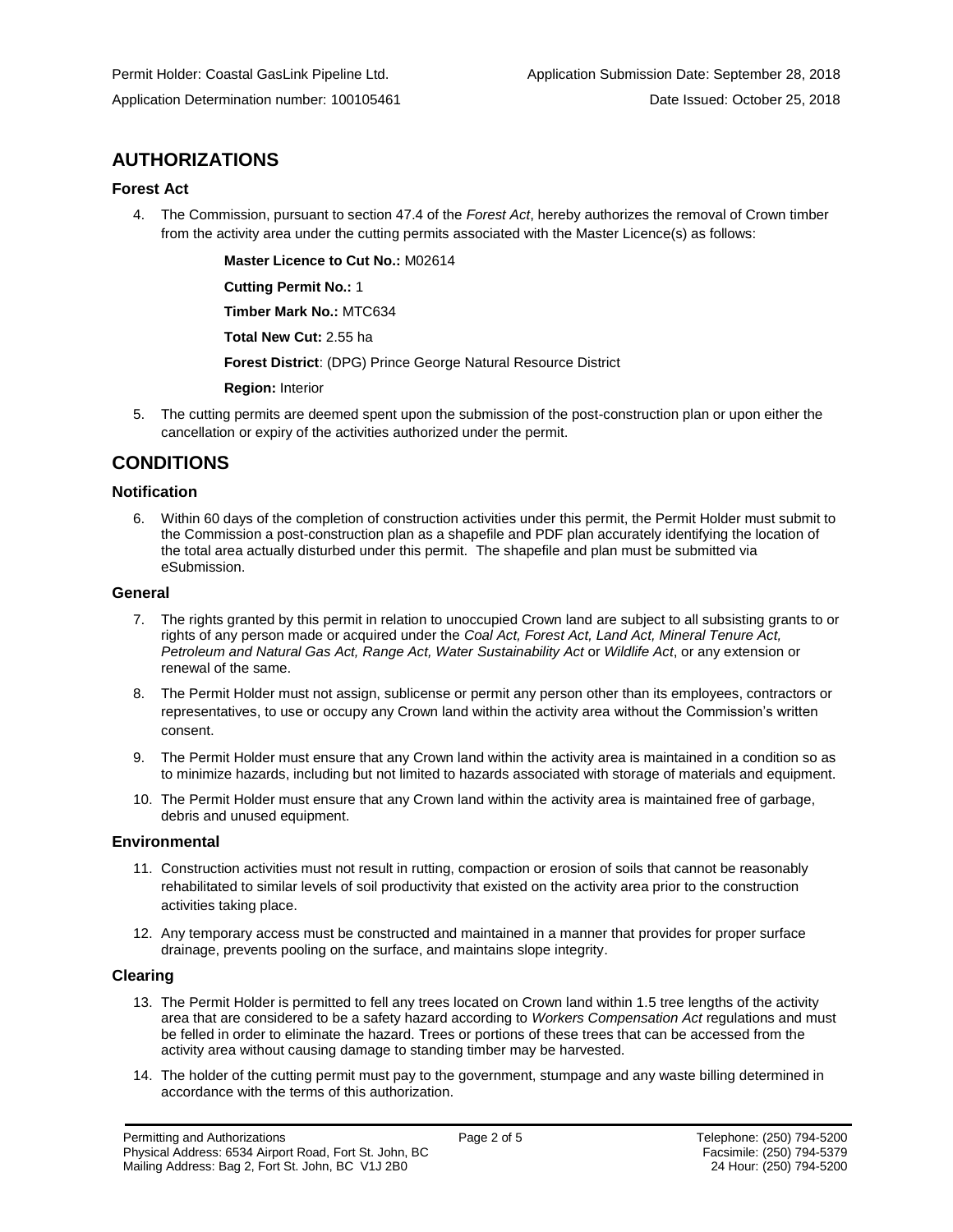- 15. All harvested Crown Timber must be marked with the cutting permit's associated Timber Mark.
- 16. Any waste assessments applied under the Master Licence to Cut are subject to the merchantability specifications and monetary waste billing requirements in the Provincial Logging Residue and Waste Manual specific to the region associated with the Cutting Permit authorization.
- 17. Stumpage for cutting permit No. 1 will be calculated in accordance with the Interior Appraisal Manual as amended from time to time.

#### **Water Course Crossings and Works**

- 18. Stream, lake and wetland crossings must be constructed in accordance with the methods and any mitigations, as specified in the application.
- 19. In-stream activities within a fish bearing stream, lake or wetland must occur
	- a) [during the applicable reduced risk work windows as specified in the](#page-2-0) Region 7 Omineca Reduced Risk Timing Windows for Fish and Wildlife; or
	- b) in accordance with alternative timing and associated mitigation recommended by a Qualified Professional and accepted by the Commission; or
	- c) in accordance with an authorization or letter of advice from Fisheries and Oceans Canada that is provided to the Commission.
- 20. At any time, the Commission may suspend instream works authorized under this permit. Suspensions on instream works will remain in place until such time as the Commission notifies permit holders that works may resume. Reasons for suspension of works may include, but are not limited to, drought conditions and increased environmental or public safety risks.
- 21. Equipment used for activities under this Permit must not be situated in a stream channel unless it is dry or frozen to the bottom at the time of the activity.
- 22. Following initial construction, stream crossings are authorized for necessary road modification or maintenance activities on the activity area except for:
	- a) construction or replacement of a bridge or major culvert on a S1, S2, S3 or S5 stream;
	- b) installation of a closed bottom structure in a fish bearing stream;
	- c) excavation or grading of a stream bank or stream bed;
	- d) works within a Temperature Sensitive Stream established by order under s. 27 of the Environmental Protection and Management Regulation; or
	- e) Works within a Fisheries Sensitive Watershed established by order under section 28 of the Environmental Protection and Management Regulation.
- 23. Stream crossings for roads must be constructed, maintained and deactivated according to the following requirements, as applicable:
	- a) Only bridges, culverts, ice bridges or snow fills may be constructed at stream crossings.
	- b) Snow fills must consist of clean snow and may only be located on streams that are dry or frozen to the bottom during the period of construction, maintenance and use. Where periodic thaws are anticipated, culverts must be installed to allow meltwater to pass through. Snow fill and any installed culverts must be removed prior to spring snow melt.
	- c) Ice bridges on fish bearing streams may only be constructed where sufficient water depth and stream flows prevent the bridge structure from coming in contact with the stream bottom.
	- d) Water applied to construct an ice bridge on a water body must be sourced in accordance with the *Water Sustainability Act* unless
		- (i) the water body is a stream with a stream channel width of at least 5 metres and is not designated as a sensitive stream under the Fish Protection Act, or has a riparian class of W1, W3, or L1,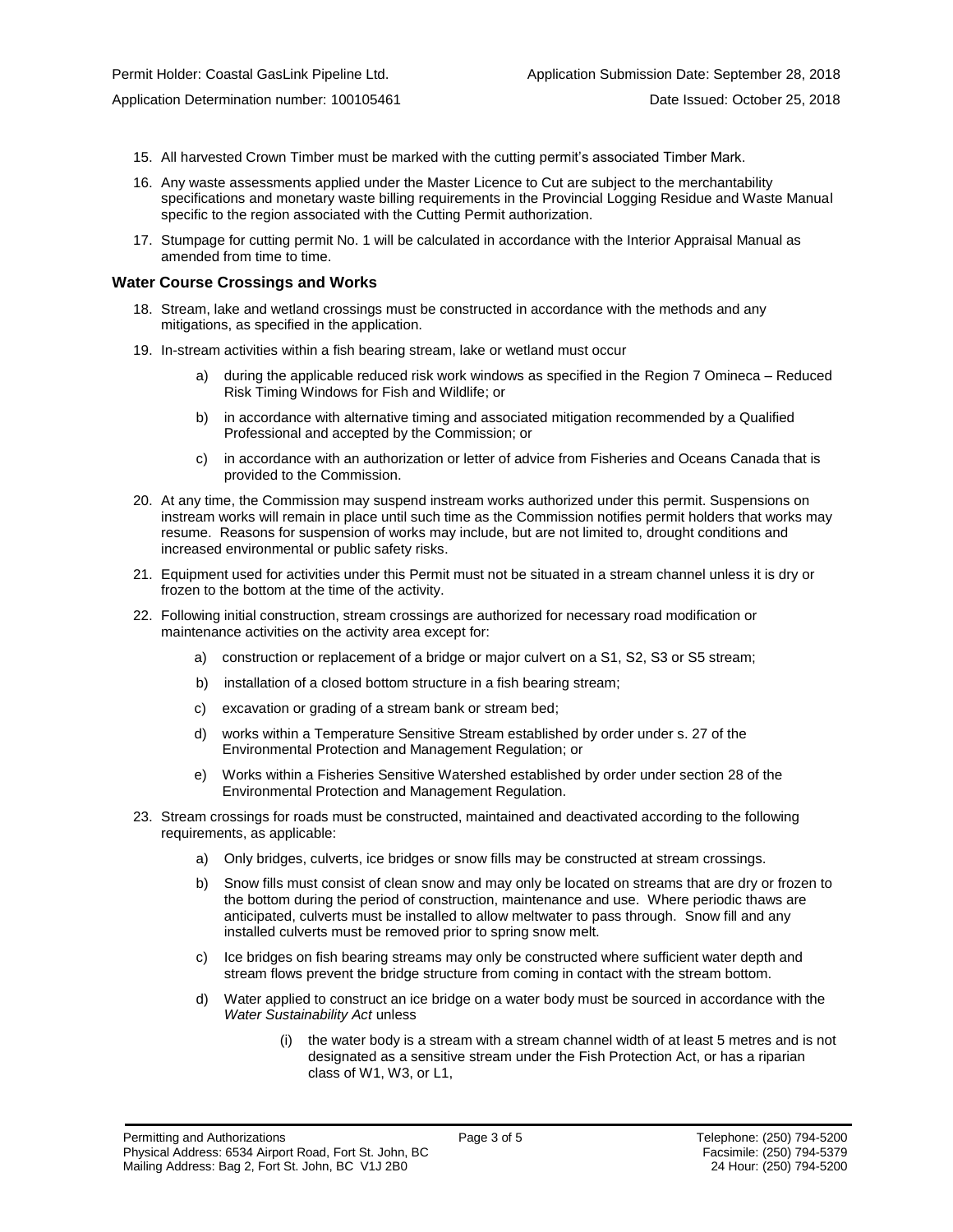- (ii) the water is sourced from the same water body proximal to the location on which the ice bridge is constructed,
- (iii) the water body is not within the boundaries of a public park,
- (iv) pump intakes do not disturb beds of streams or wetlands except as necessary for the safe installation and operation of equipment, and are screened with a maximum mesh size and approach velocity in accordance with the Fisheries and Oceans Canada Freshwater Intake End-of-Pipe Fish Screen Guideline, and
	- (a) where the water body is a stream, the flow of water in the stream at the time and location of pumping exceeds 60 litres per second and the instantaneous pumping rate does not exceed 1% of the water flowing in the water body at the time and location the pumping occurs, or
	- (b) where the water body is a lake or pond, the cumulative volume of water withdrawn does not exceed 10 cm of lake or pond depth, calculated as the product of lake or pond surface area x 10 cm;
- e) Bridge or culvert abutments, footings and scour protection must be located outside the natural stream channel and must not constrict the channel width.
- 24. Wetland crossings must be constructed, maintained and removed in accordance with the following:
	- a) Organic cover within and adjacent to the wetland must be retained;
	- b) Minimize erosion or release of sediment within the wetland;
	- c) Any padding materials must be placed on the wetland surface only and must not be used for infilling;
	- d) Any padding materials must be removed as soon as practicable following construction, considering weather and ground conditions; and
	- e) The wetland, including banks and bed, must be restored, to the extent practicable, to the condition that existed before the crossing was initiated.

#### **Archaeology**

- 25. If artifacts, features, materials or things protected under section 13(2) of the Heritage Conservation Act are identified the permit holder must, unless the permit holder holds a permit under section 12 of the Heritage Conservation Act issued by the Commission in respect of that artifact, feature, material or thing:
	- a) immediately cease all work in the vicinity of the artifacts, features, materials or things;
	- b) immediately notify the Commission and the Archaeology Branch of the Ministry of Forests, Lands and Natural Resource Operations and Rural Development
	- c) refrain from resuming work in the vicinity of the artifacts, features, materials or things except in accordance with an appropriate mitigation plan that has been prepared in accordance with the Heritage Conservation Act and approved by the Archaeology Branch of the Ministry of Forests, Lands and Natural Resource Operations and Rural Development.
- 26. An AIA report must be submitted to the Commission as soon as practicable.

# **ACTIVITY SPECIFIC DETAILS PERMISSIONS, and CONDITIONS**

# **ROAD**

**Land Area Number:** 100009237 **Road Number:** 05095 **Road Type:** Long-Term - All-Weather

### **ACTIVITY DETAILS**

| Seg No.: 001 | <b>Zone: 10 From: N</b> 6063844.382 E 524445.878 To: N 6063089.033 E 524662.336 |
|--------------|---------------------------------------------------------------------------------|
|--------------|---------------------------------------------------------------------------------|